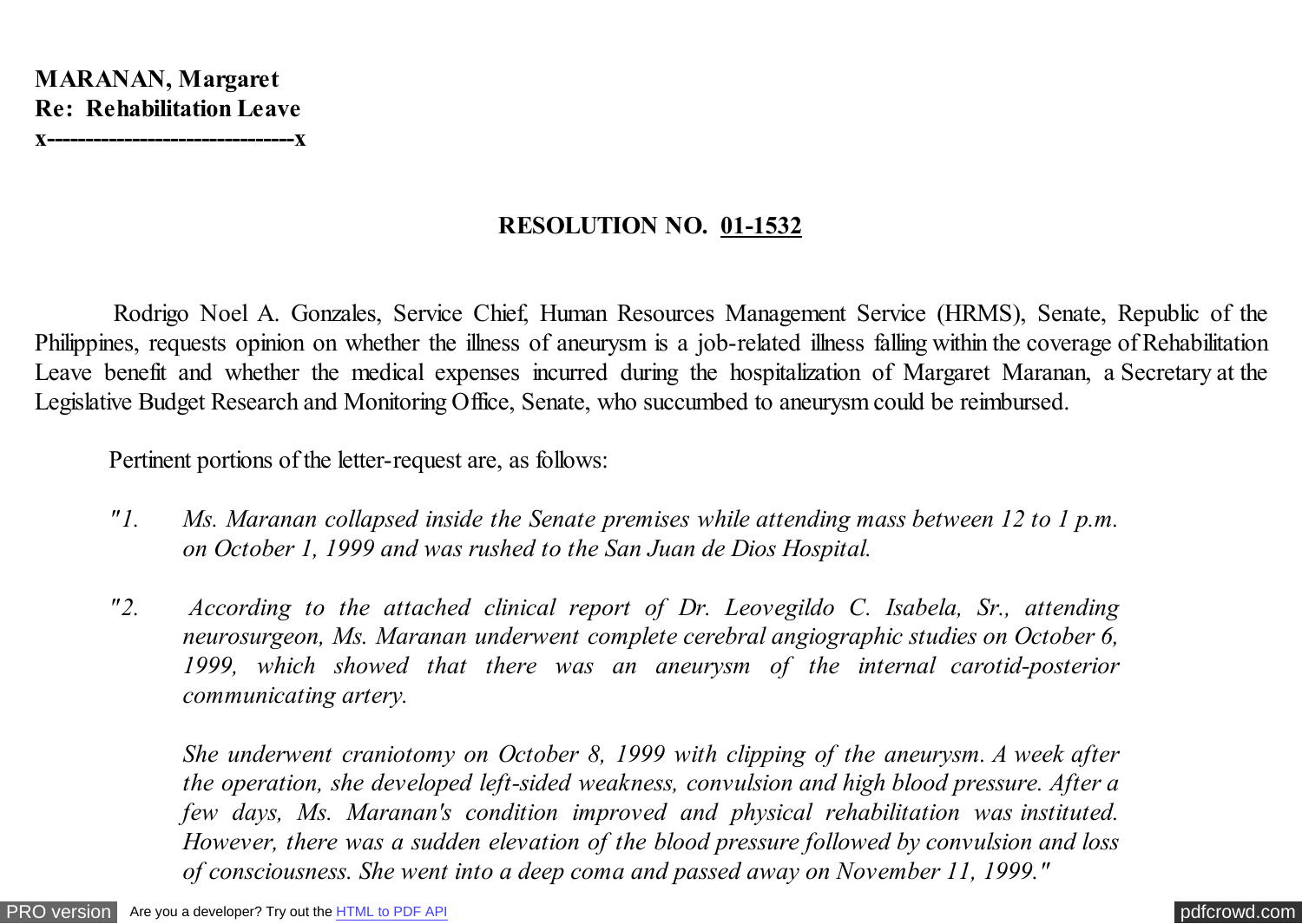Records show that on October 1, 1999, Maranan was admitted at the San Juan de Dios Hospital after she collapsed inside the Senate premises while attending mass from 12:00 to 1:00 p.m. In a Certification Letter issued by Dr. Zenaida Bagabaldo, Neurologist, said hospital, she certified that Maranan was under her medical care from October 2, 1999 until her death on November 11, 1999. She also certified that Maranan needed medical care before and after the operation because of other accompanying medical conditions such as seizures, weakness of the left side of the body, headaches, vomiting, infection, and bleeding from the gastrointestinal tract. In another Certification Letter dated October 18, 2000, Dr. Carlos P.R. Esguerra, of San Juan de Dios Hospital, certified that Maranan was under his care from October 4, 1999 up to November 11, 1999.

 In a letter dated November 15, 2000, addressed to the Service Chief, HRMS, Philippine Senate, Homer Maranan, husband of Margaret Maranan, reiterated his claim for reimbursement of medical expenses incurred during the period that his wife was hospitalized.

In his letter, Homer Maranan stated, as follows:

*"With due respect to the opinion of the Medical and Dental Service, please allow me to submit my comment on the matter. A close perusal of the pertinent Civil Service rules would reveal that the rehabilitation leave must correspond to the period within which the subject employee is undergoing rehabilitation from an illness or injury. In the case at bar, it is an established fact that the illness of my wife was aneurysm. This illness clearly manifested itself when my wife collapsed within the Senate premises during office hours last October 1, 1999. It was subsequently confirmed by various examinations done at San Juan de Dios Hospital and through angiography at Makati Medical Center. Taking into account these incontrovertible facts in relation to the applicable Civil Service Rules, the rehabilitation being referred to in the case of my wife must be 'rehabilitation from aneurysm'. Within this context, all medical procedures and medication applied and given to my wife from October 1, 1999, right after she collapsed, until November 11, 1999, were all meant to restore, to the fullest extent possible, her normal health condition and rehabilitate her from the effects of aneurysm. One of these procedures, in fact the most critical and major procedure, was the surgical operation or craniotomy done on October 8, 1999.*

[PRO version](http://pdfcrowd.com/customize/) Are you a developer? Try out th[e HTML to PDF API](http://pdfcrowd.com/html-to-pdf-api/?ref=pdf) [pdfcrowd.com](http://pdfcrowd.com) *"Going back to the opinion of the Medical and Dental Service, it would appear that it considers*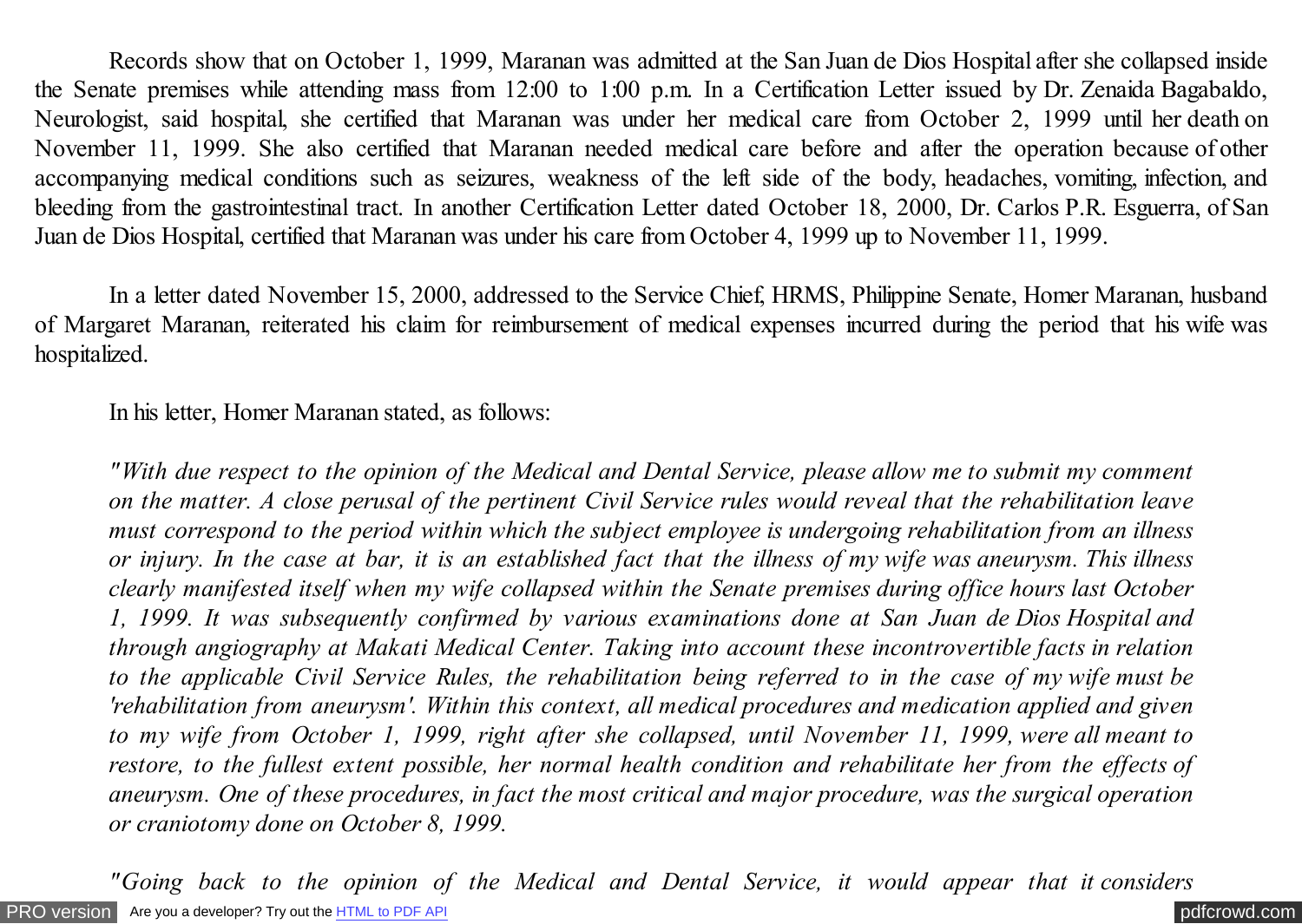<span id="page-2-0"></span>*rehabilitation, in the case at bar, to mean 'rehabilitation from the surgical operation (craniotomy) ' since it interpreted 'rehabilitation period' to cover only the post operation phase. If this opinion would be sustained, I respectfully submit that it is not consistent and could be contradictory to the pertinent Civil Service rules on rehabilitation leave."*

 Records further show that the professional fee for the total neurosurgical service rendered to Maranan inclusive of aneurysm clip, amounted to One Hundred Seventy Five Thousand Pesos (P 175,000.00).

## **Section 55, Rule XVI of CSC Memorandum Circular No. 41, series of 1998,[\[1\]](#page-6-0)** provides, as follows:

 *"Sec. 55. Rehabilitation leave for job-related injuries. - Applications of officials and employees for leave of absence on account of wounds or injuries incurred in the performance of duty must be made on the prescribed form, supported by the proper medical certificate and evidence showing the wounds or injuries were incurred in the performance of duty. The head of department/agency concerned shall direct that absence of an employee during his period of disability thus occasioned shall be on full pay, but not to exceed six (6) months. He shall also authorize the payment of medical attendance, necessary transportation, subsistence and hospital fees of the injured person. Absence in the case contemplated shall not be charged against sick leave or vacation leave, if there are any."*

 Corollary thereto, the head of department/agency concerned shall direct that absence during any period of disability thus occasioned shall be on full pay, but not to exceed six months. He shall also authorize the payment of medical attendance, necessary transportation, subsistence and hospital fees of the injured persons.

[PRO version](http://pdfcrowd.com/customize/) Are you a developer? Try out th[e HTML to PDF API](http://pdfcrowd.com/html-to-pdf-api/?ref=pdf) contract the CHTML of PDF API [pdfcrowd.com](http://pdfcrowd.com) **Well entrenched is the precept that a social legislation like the rehabilitation leave, being remedial in character, should be liberally construed and administered in favor of the persons intended to be benefited thereby. The liberal approach aims to achieve humanitarian purposes of the law in order that the efficiency, security and well being of government employees may be enhanced[.\[2\]](#page-6-0) It has been the intention of the Commission from the start that any sickness or illness, as long as it is service connected, is deemed included in the coverage of the rehabilitation leave contemplated under MC No. 41, s. 1998.[\[3\]](#page-6-0)** Thus, the rule on rehabilitation leave covers not only wounds and injuries but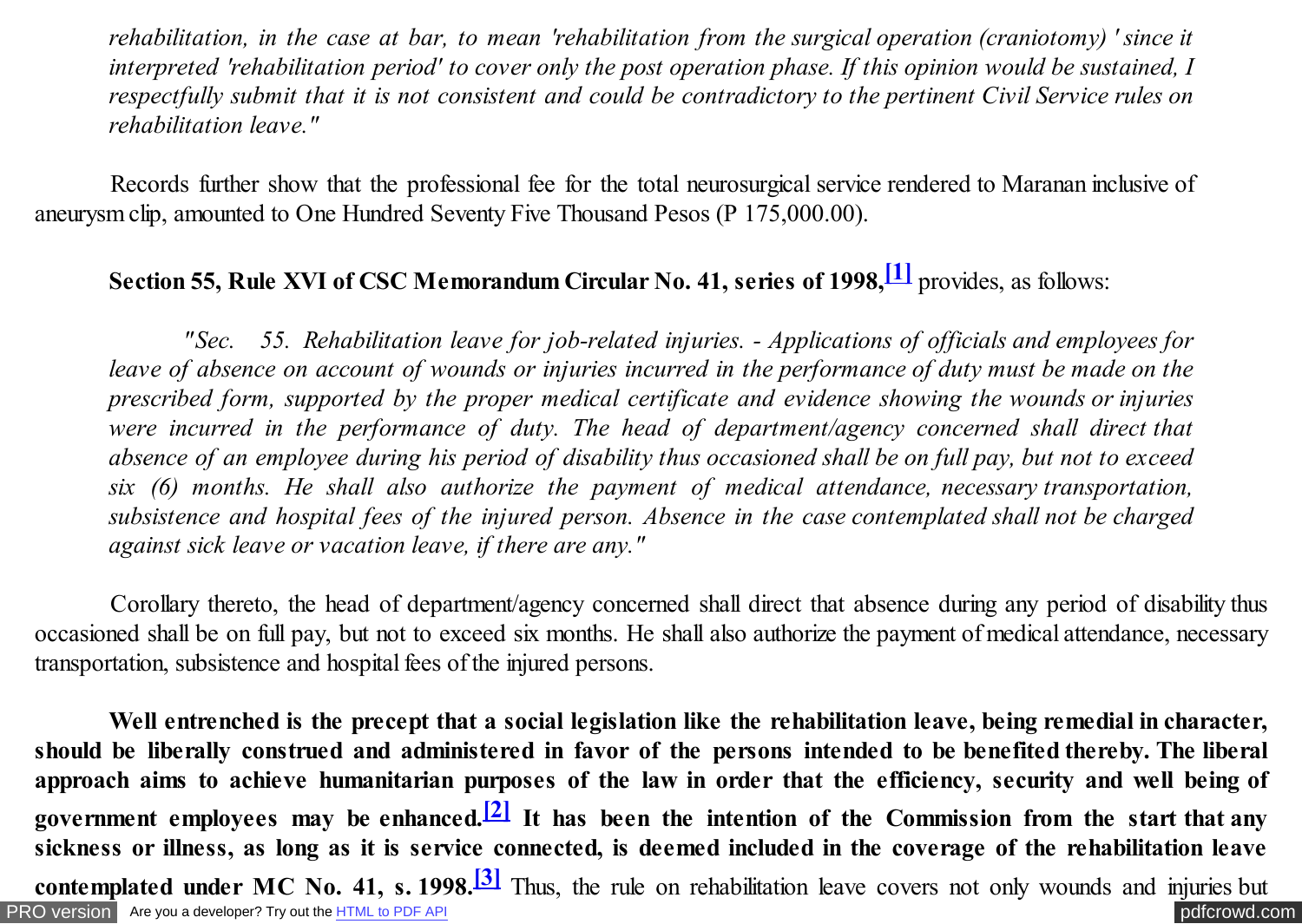<span id="page-3-0"></span>service-related illnesses.

In this connection, the Commission ruled, as follows:

 *"It may be mentioned that this provision [Section 55 of CSC MC No. 41, s. 1998] was part of the Old Administrative Code (Republic Act No. 1232) and was precisely retained in Rule XVI Implementing Book V of the Administrative Code of 1987 pursuant to the commitment of the Commission to promote a more humanizing bureaucracy.*

 *"The rationale of rehabilitation leave is that when a job-related accident happens, the first one that is expected to extend a helping hand is the agency-employer before any other agency of government can take over, such as, GSIS and/or Employee Compensation Commission.*

 *"Under this provision, the agency-employer is expected to ensure that the employee is given adequate first aid treatment, especially so if the contingency took place in the premises of the agency. In line with this thinking, the transport of the employee-patient from the office or place of accident to the hospital or clinic as well as the medical expenses incurred during the period of such first aid treatment shall be borne by the agency-employer, without prejudice to the recovery of the employee from the Medicare and other government institutions. However, it is primordial for the purpose of reimbursement that expenses incurred are supported by documents.*

 *"However, subsequent expense/s on medical attendance and transportation beyond the purpose of first aid treatment are not covered under this section."* **[\[4\]](#page-6-0)** *(Emphasis supplied)*

 **While the rehabilitation leave is a social legislation designed to give relief to employees, it is not the intention of the Commission to include in its coverage all injuries and illness which might be acquired by the employee in the course of the employment, but only those which are incurred in the performance of duty. Moreover, the claim for rehabilitation leave is over and above the rights of an employee to claim from other agencies such as GSIS and ECC. In evaluating the entitlement of an employee to rehabilitation leave, the Commission must not only decide from the sympathetic point of**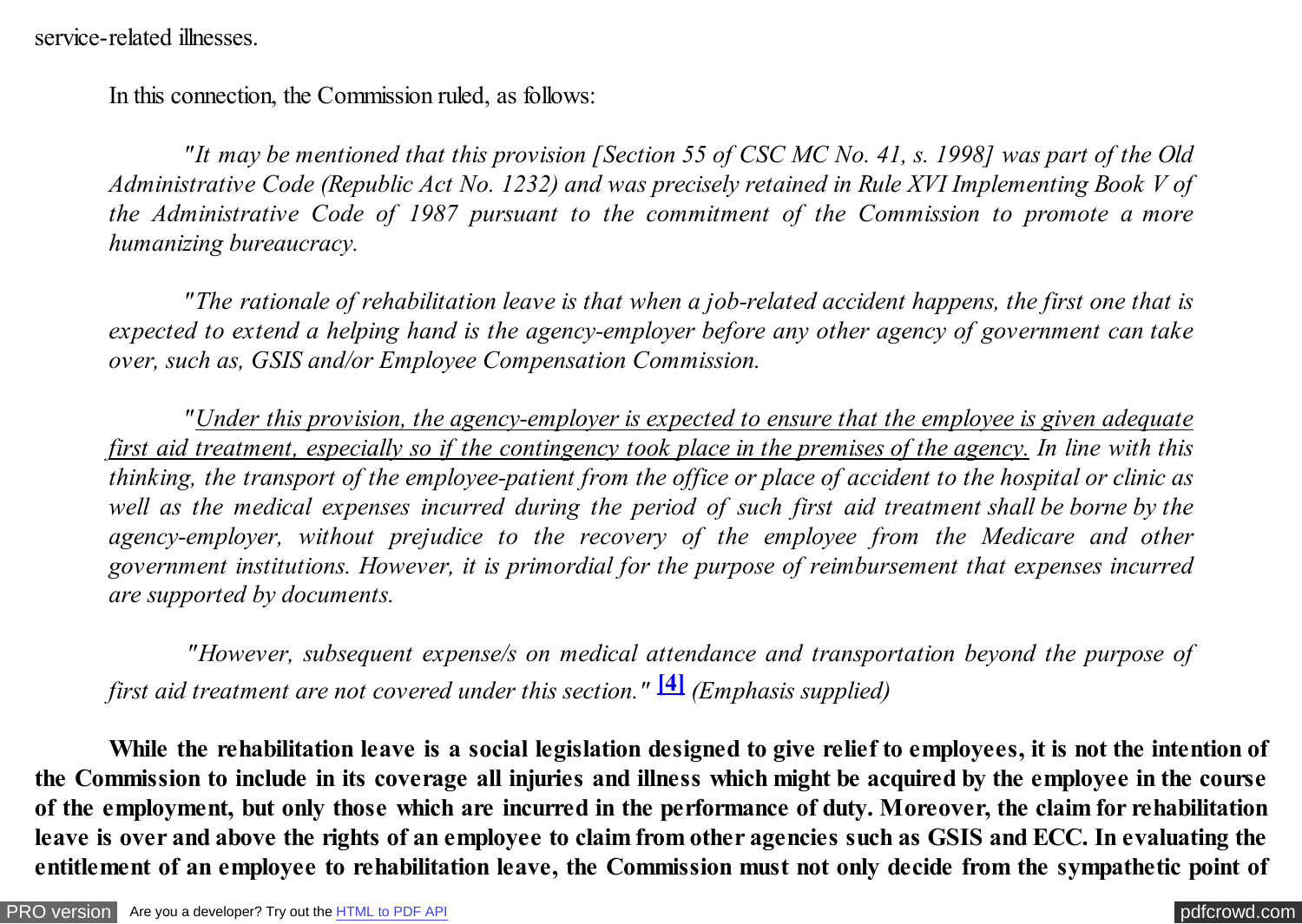<span id="page-4-0"></span>**view but must consider proven facts pertaining to the relation of the injury and the work of an employee. To be entitled to the same, there must be evidence to show that the illness was incurred in the performance of duty or that it is service or work connected.**

 At issue in this case is whether or not the illness of aneurysm may be considered as service or work related. Aneurysm is a localized abnormal dilation of a blood vessel (as an artery) filled with fluid or clotted blood, usually forming a pulsating tumor, and resulting from disease of the vessel wall**. [\[5\]](#page-6-0)**

 Squarely applicable to the issue is the ruling of the Supreme Court in **Carlita C. Trinidad vs. Workmen's Compensation Commission,[\[6\]](#page-6-0)**, where the employee suffered a cerebro-vascular accident which proved to be fatal. The fate suffered by the employee in the said case is similar to that of Margaret Maranan. Relevant portion of the decision states, as follows:

 *"Cerebro-vascular accident means the breaking of a blood vessel within or about the brain. It is also known as cerebral intracranial hemorrhage for which the science of medicine gives several causes among which are hypertensive vascular diseases and arterial aneurysms which are the gradual processes that worsen over the years if left unchecked."*

 In this connection, **Item 19, Occupational Diseases, as found in the Amended Rules on Employee's Compensatio[n\[7\]](#page-6-0)** states, as follows:

- *"19. CEREBRO-VASCULAR ACCIDENTS. Under the following conditions -*
- *'a. There must be a history, which should be proved, or trauma at work (to the head specially) due to unusual and extraordinary physical or mental strain or event, or undue exposure to noxious gases in the industry.*
- *'b. There must be a direct connection between the trauma or exertion in the course of the employment and the worker's collapse.*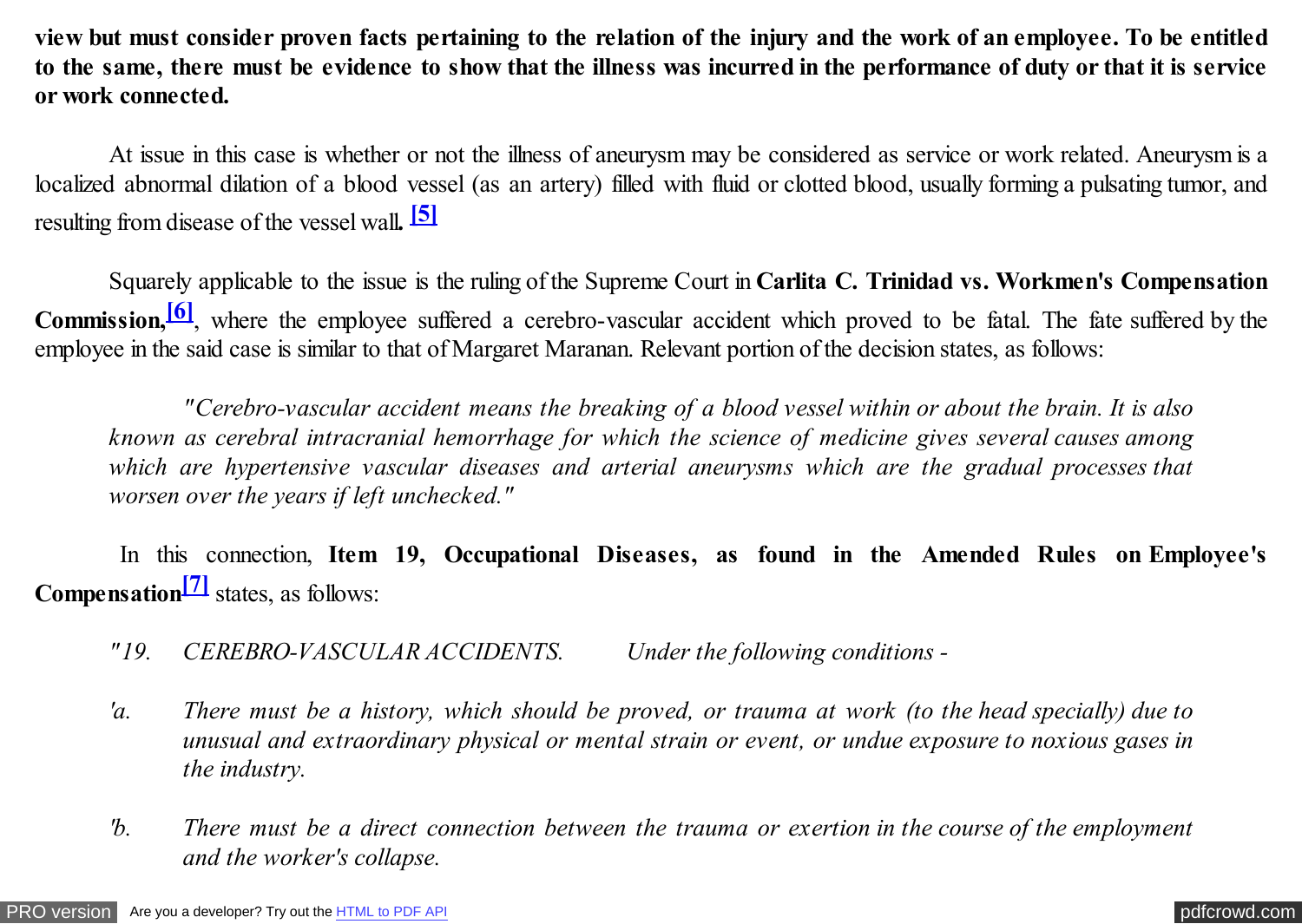<span id="page-5-0"></span>*'c. If the trauma or exertion then and there caused a brain hemorrhage, the injury may be considered as arising from work.*

*"This was approved under Resolution No. 432, July 20, 1977. Although not considered occupational diseases, they are nevertheless work-related and thus compensable, too."* **[\[8\]](#page-6-0)**

Based on the foregoing, the illness which resulted in the death of Margaret Maranan may be considered as a cerebrovascular accident caused by arterial aneurysm. Cerebro-vascular accidents are recognized as work-related by no less than the Employee's Compensation Commission (ECC), which is expected to have higher standards when it comes to the determination of whether a certain illness is occupational, service or work related. However, there are certain conditions enumerated in the said resolution for a cerebro-vascular accident to be considered work-related. Particular to this case, there must be proof to show that the cerebro-vascular accident, especially to the head, was due to unusual physical or mental strain or trauma at work.

Thus, aneurysm as an illness, in general, may or may not be work-related. Whether a sickness is service or work-related will depend upon the peculiarities of each and every case. There can be no hard and fast rule in determining whether or not a sickness is work-related. It is up to the applicant for rehabilitation leave to show a reasonable work-connection in his illness and if there is no work-connection in the sickness, he must show proof that the risk of contracting the illness is increased by the working conditions. He who alleges a fact has the burden of proving it and a mere allegation is not evidence.**[\[9\]](#page-6-0)** Finally, it must be reiterated that the head of agency shall determine whether or not the employee is entitled to rehabilitation leave. It is also the head of agency who will to determine if there is reasonable work-connection in the illness subject to proof by the employee. The head of agency shall then direct the payment of medical attendance, which shall be limited to first-aid treatment. Particular to this case, first-aid treatment shall refer to the expenses incurred before the operation of Maranan. The expenses incurred by Maranan after the first-aid treatment shall no longer be the liability of the concerned agency but must now be under the determination of the ECC. As to the rehabilitation leave of Maranan, the same shall cover the time from the occurrence of the illness (from the time Maranan collapsed inside the Senate premises) until her death.

 **WHEREFORE**, the Commission rules that for purposes of the application of Rehabilitation Leave, Maranan shall be paid her salaries from the time she collapsed until her death. Medical expenses incurred during the first-aid treatment that are duly supported by documents shall be reimbursed by the concerned agency. First-aid treatment shall refer to the expenses incurred before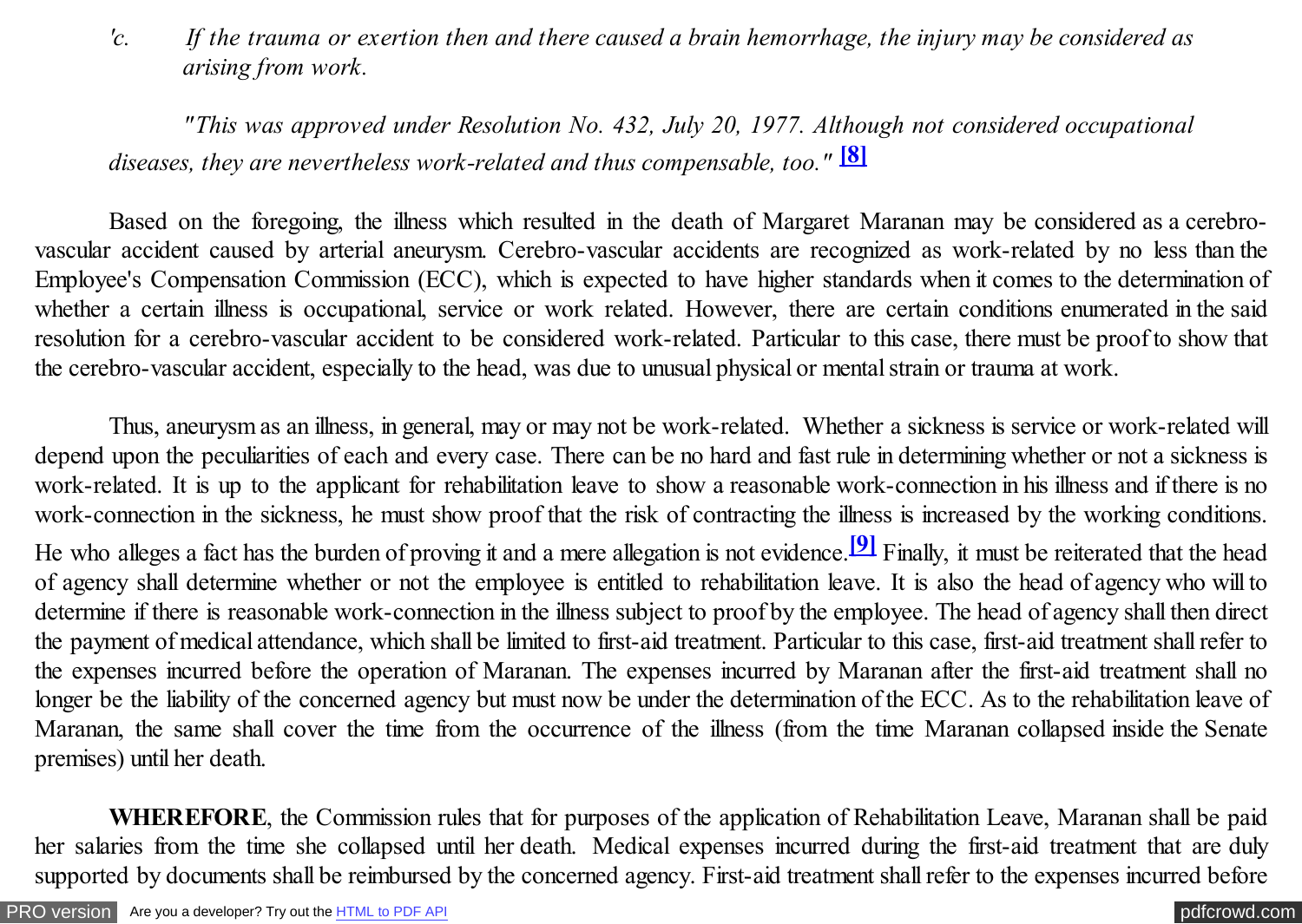<span id="page-6-0"></span>the operation of Margaret Maranan.

Quezon City, **September 13, 2001**

**(SIGNED) J. WALDEMAR V. VALMORES** Commissioner

**(SIGNED) KARINA CONSTANTINO-DAVID** Chairman

**(ON LEAVE) JOSE F. ERESTAIN, JR** . Commissioner

Attested by:

**(SIGNED) ARIEL G. RONQUILLO** Director III

FPG/KPZ/X3/X14/d9/jrl O-01-0098

[\[1\]](#page-2-0) Revised Omnibus Rules on Leave

[\[2\]O](#page-2-0)rtiz v. COMELEC, 162 SCRA 812

[\[3\]](#page-2-0) CSC Resolution No. 01-0280, dated January 30, 2001

[\[4\]C](#page-3-0)SC Resolution No. 00-0735, dated March 22, 2000

[PRO version](http://pdfcrowd.com/customize/) Are you a developer? Try out th[e HTML to PDF API](http://pdfcrowd.com/html-to-pdf-api/?ref=pdf) **produces** and the extent of the ATML to PDF API [pdfcrowd.com](http://pdfcrowd.com)